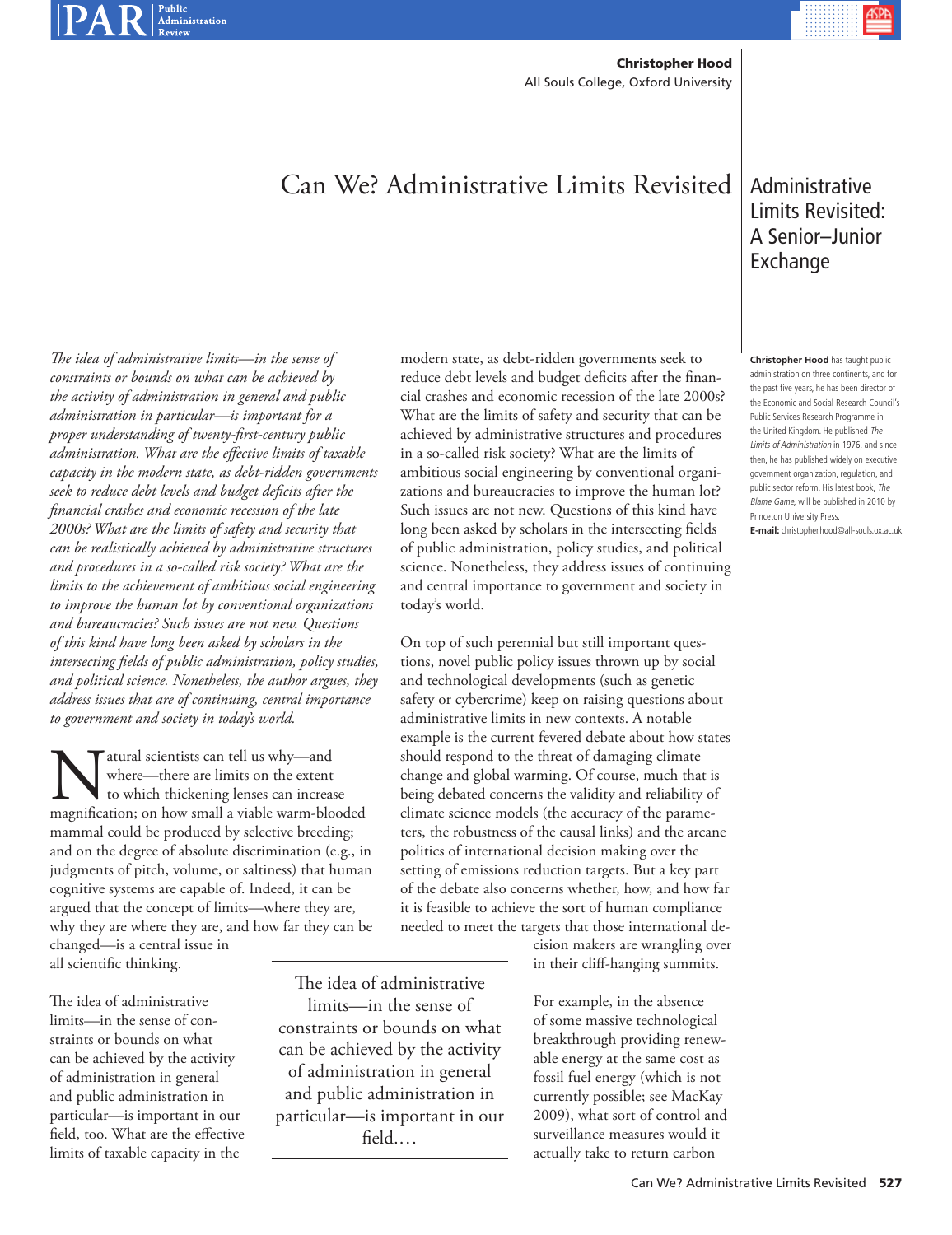emissions in developed countries to the levels of the first half of the 1800s, as the more ambitious climate targets imply? Could such changes be achieved in ways that would be relatively invisible to most people, on the long- standing principle of at-source income or sales taxation, or would they require major administratively directed controls on individual behavior of a kind and on a scale hardly seen in Western developed countries since the 1940s? If the latter, given that estimates of the size of the "black" or "shadow" economy (outside the reach of taxation or regulation) even in wealthy countries average 15 percent or so of gross domestic product for the OECD (Organisation for Economic Co-operation and Development) states (see Dell'Anno and Schneider 2003; Schneider and Enste 2002) and show little sign of declining, just how much compliance would be enough for those targets to be achieved? Could sufficient compliance be achieved by light-touch approaches following the "nudge" principle (Thaler and Sunstein 2008), or would it take a state with the sort of extreme social intrusiveness represented by, say, Calvin's Geneva or Mao's Cultural Revolution China? Such issues can hardly be dismissed as technical or peripheral.

Of course, where administrative limits lie and what form they take is something that is inherently contested, and limits can take several forms. If we distinguish between what is technically possible given sufficient resources and strong enough political backing and what is practically possible given the interaction of public attitudes or

 political dynamics with normally available administrative capacity (see Hood 1976, 10–13), it is the second kind of administrative limits that most obviously play into the politics of the developed Western democracies over heavily contested issues such as climate change or financial regulation. But more technical limits sometimes emerge, too, for instance, in shaping what is feasibly taxable and how far or how quickly complex public service systems can be reprogrammed (e.g., in switching from driving on one side of the road to driving on the other side, as Sweden did in 1967 and Okinawa did in 1978).

Many, perhaps most, ideas about the limits of administration are normative, belong-

ing in the tradition of Wilhelm von Humboldt's (1851) classic Enlightenment-era ideas about the limits of state action. They concern what can properly be achieved by the state or other administration (e.g., what may legitimately be done to monitor people's activity or shape their behavior) rather than what can actually be achieved, properly or otherwise. Obviously, it is difficult to separate the normative from the positive, as is shown by Victor Thompson's (1975) well-known and provocative argument, which challenged the New Public Administration movement of the early 1970s (Marini 1971) by claiming that ordinary bureaucracies are not capable of being "kind" and "caring," and therefore should not pretend to be. Such difficulties of untangling normative and positive claims raise the obvious question of whether the idea of administrative limits can ever be more use as an analytic concept than as a sort of litmus or knee-jerk test for cultural or ideological bias, to separate those with an ideological propensity to favor big-government,

state- engineered solutions to society's problems from those who are more skeptical about that sort of approach.

To that, it might be said that litmus tests and their equivalents have a central role to play in science, and if the idea of administrative limits did no more than offer the basis of a reliable test of ideological outlooks, that would itself be far from valueless. But the divide over the limits of administration may not be as simple as that, for at least two reasons. One is that (as can apply in natural sciences too) the assertion or denial of administrative limits may be as much rhetorical as ideological. That is, it can be so much a reflection of some all-encompassing view of the world (in the way that, say, feminism or Marxism are) as forms of persuasion advanced by particular interests. For example, Corporation A, seeking permission to sell its potentially hazardous products, may assert that regulators can effectively impose complex user requirements that will ensure the safety of its products (e.g., by requiring all users to wear space suits or follow equally onerous procedures), while Corporation B, seeking to fend off threats to its business from regulatory proposals (e.g., to limit children's consumption of junk food), may assert that there are no feasible administrative means for achieving such purposes. Which side of the "limits of administration" debate you are on may be as much about interest as ideology, and may vary from case to case.

The other reason for questioning a simple litmus test view is that, on closer reflection, any ideological divide over administrative limits

[A] . . . reason for questioning a simple litmus test view is that, on closer reflection, any ideological divide over administrative limits may involve more than the difference between those who believe in big government as it is ordinarily understood and those who prefer small government, important though that distinction no doubt is.

may involve more than the difference between those who believe in big government as it is ordinarily understood and those who prefer small government, important though that distinction no doubt is. Different cultural or ideological biases prompt us to see different kinds of administrative limits, to see limits in different places, or even to use the same types of limits to draw different policy conclusions. Given that production or service delivery processes in government and public services are typically constrained by a number of factors and not just one, which is to be counted as the most limiting factor? Public sector labor unions are programmed to identify resource limits as the critical factor, while taxpayers' associations are programmed to identify

other kinds of limits. And if we find limits in securing compliance in some domain (e.g., in the observation of buffer zones for crop spraying or fraud in transfer payments), when is that outcome to be used as a policy argument for scrapping the program or banning the product, when is it to be taken as an argument for doing the same thing in a different way (e.g., through more "techno-regulation"), and when is it to be taken as an acceptable position? There are more than two ideological ways to look at administrative limits.

Further, while it is undeniable that the concept of administrative limits has a strong rhetorical or ideological dimension, even the academic literature of management and administration is full of more or less explicit claims about the limits of control and organization. One example, perhaps the central proposition of classical management theory (Urwick 1943, 52–3) and the point of departure for principal–agent theory a generation later, is the idea that the "span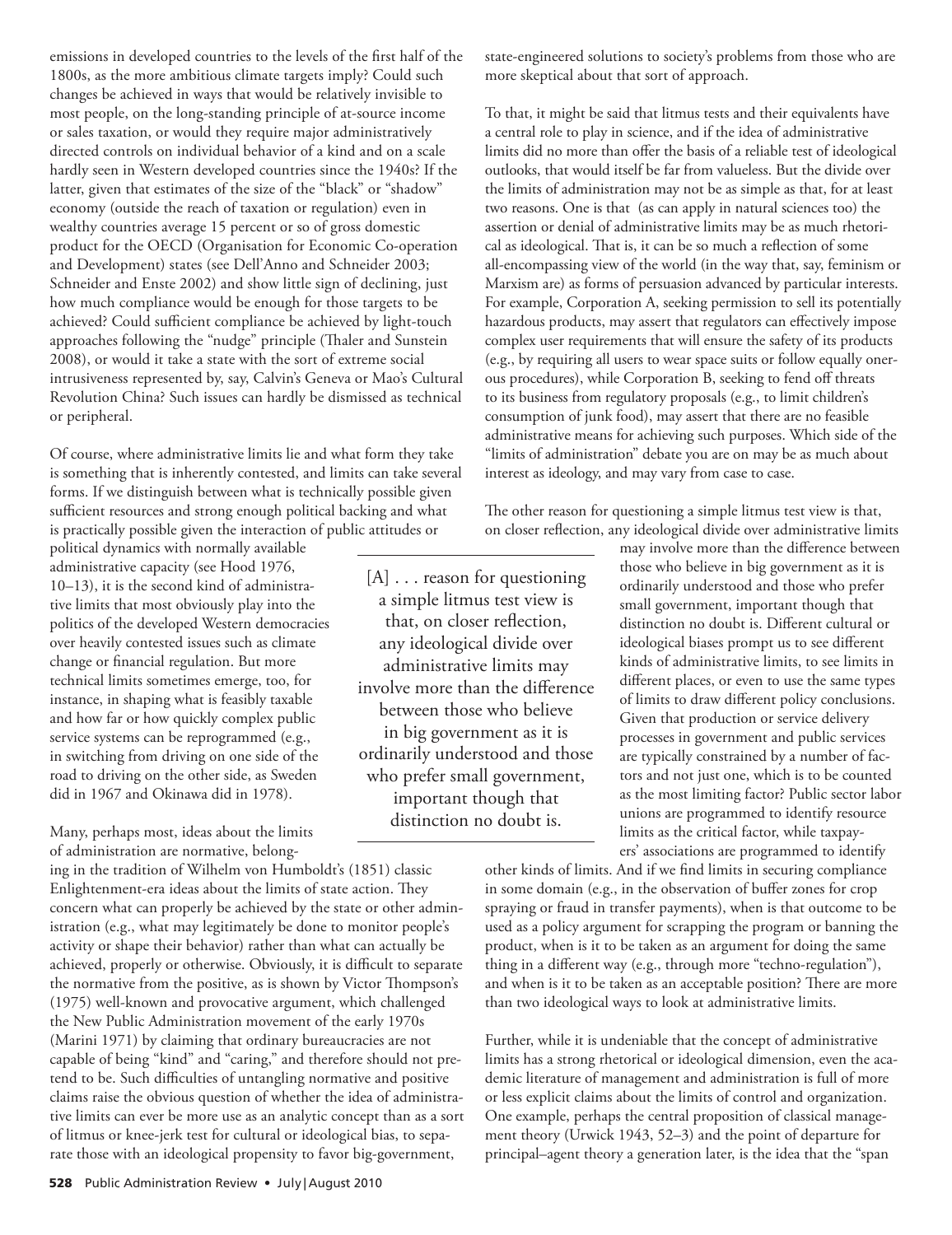of control" is inherently limited even for the most capable managers, and consequently no large organization can ever be fully controlled from a single point.

Limits were also central to, the "contingency theory" of organization that developed from the late 1950s in the aftermath of Herbert Simon's (1946) famous assault on the proverbs of administrative theory. Simon brought out a different aspect of administrative limits in positing what was in effect a "dilemma theory," countering the have-it-all view that there is some all-purpose form of organization that works well for all tasks and environments, and in particular arguing that the sort of organization that works well in a stable and predictable environment could not be expected to function successfully in a different habitat.

Simon's ideas about bounded rationality in human decision making also delineated limits on calculative planning and strategizing, as emphasized by many other authors in the mid-twentieth century, such as Karl Polanyi and Charles Lindblom. Policy implementation theorists of the 1970s and 1980s, notably Jeffrey Pressman and Aaron Wildavsky (1973) and Eugene Bardach (1977) analyzed the gap between what is desired and what is feasible and tended to stress the limits of complex administrative coordination and the consequent need to design policies that recognize such limitations. That theme is reflected in Bardach's (1977, 253) argument for the design of programs that require as little management as possible and do not rely on high levels of competence and rapid coordination, echoing Pressman and Wildavsky's often-quoted remark, "If policy analysts carry bumper stickers, they should read, 'Be Simple! Be Direct!' or 'Payment on Performance'" (1973, 159). So the idea of administrative limits can be found in the work of serious administrative theorists—it is not just the province of more obviously ideological thought.

### **What Causes Administrative Limits?**

Public administration (and management, for that matter) has often been said to be a subject matter rather than a discipline in the orthodox sense (of an analytic ABC) in which history and mathematics are disciplines (Waldo 1968, 2). While we have numerous mesotheories, administrative science has always had to draw heavily on other bodies of thought for generic theoretical and analytic ideas. To identify what causes administrative limits, we can draw on at least three basic ways of thinking about the issue from ideas about control in other partially intersecting disciplines, namely, cybernetics, economics, and theories of cultural or organizational variability.

*Cybernetics and the idea of "requisite variety."* For cybernetics, the science of general control systems that developed in the 1940s and came to be widely applied to the analysis of organization and administration in the 1960s-for example, in Stafford Beer's numerous works (1966, 1972) and in works by other authors, such as Karl Deutsch (1966)—the central idea about administrative limits comes from W. Ross Ashby's (1956) famous law of requisite variety. This "law" is the proposition that control—conventionally defined as the ability to keep the state of some system within some desired subset of all possible states—is limited by channel capacity or variety in the sense of the number of states that a controlling unit is capable of taking up relative to the system that it aims to control. The law states that control is possible only when or to the extent that the

variety (number of possible states) of the controlling entity matches that of the entity to be controlled. So, for example, if the human brain has a raw computational power of  $10^{13}$  to  $10^{16}$  operations per second (as is conventionally estimated), a robot or computer that is capable of fully matching a human being (e.g., in strategic gaming) would need to be able to select from at least 2<sup>50</sup> different responses in any given second; at present, even supercomputers fall far short of that capacity.

The classical management theory proposition about the limits of the span of control in organizations can be readily, indeed precisely, derived from this law (as can the limits on absolute judgments, in the examples given at the outset). The law similarly describes the problem that is the point of departure for the "principal–agent" analysis that has been the source of so much influential institutional economic analysis over recent decades. (Principal–agent theory aims to explicate the scope and limits of controls, such as optimum reward theory, that can overcome or bypass inherent information asymmetries between "principals" of various kinds and the agents who nominally work for them, such as voters relative to elected officeholders, elected officeholders relative to bureaucrats, managers relative to frontline workers.) Requisite variety has even been used by some cultural theorists to identify inherent limitations associated with monocultural institutional structures (see Thompson, Ellis, and Wildavsky 1990; Verweij and Thompson 2006).

How has the requisite variety problem been affected by the development of modern information technology (IT) systems, which are, of course, themselves products of cybernetic ideas? After all, that development has been one of the most dramatic shifts in the way administrative systems operate since many of the older works cited earlier were written, and it can be argued that it has become as central to today's systems of government and administration as the road network was to the Roman Empire or the post office was to the Caliphate (Hanne 2007). IT developments have occasioned much discussion of a radically new age of administration, both from academic theorists and from reform practitioners, many of whom have attached great significance to the role of IT in moving government and administration from "industrial-era bureaucracies to the information age," in the well-known words of the U.S. National Performance Review of 1993.

Such developments allow data to be brought together and used in new ways that would not have been possible (or at least would have been infinitely more laborious) in the days of paper files and telephones, and can greatly reduce the cost of some interventions by government or other organizations that target groups of individuals through social sorting or zero-touch approaches (Hood and Margetts 2007, 184–85). Two examples of such new, limit-changing applications include the development of more or less continuous spot markets in electric power (a product that cannot be readily stored once generated) and pay-as-you-drive urban congestion charge systems that link cameras to computers and then to vehicle registration databases. The same sort of technological developments (cameras, computers, satellite technology) can also be used to change the landscape of control over frontline and street-level bureaucrats' behavior by higher administrative levels—for instance, in the form of software systems that sharply limit the discretion of such individuals that was emphasized by classic writers such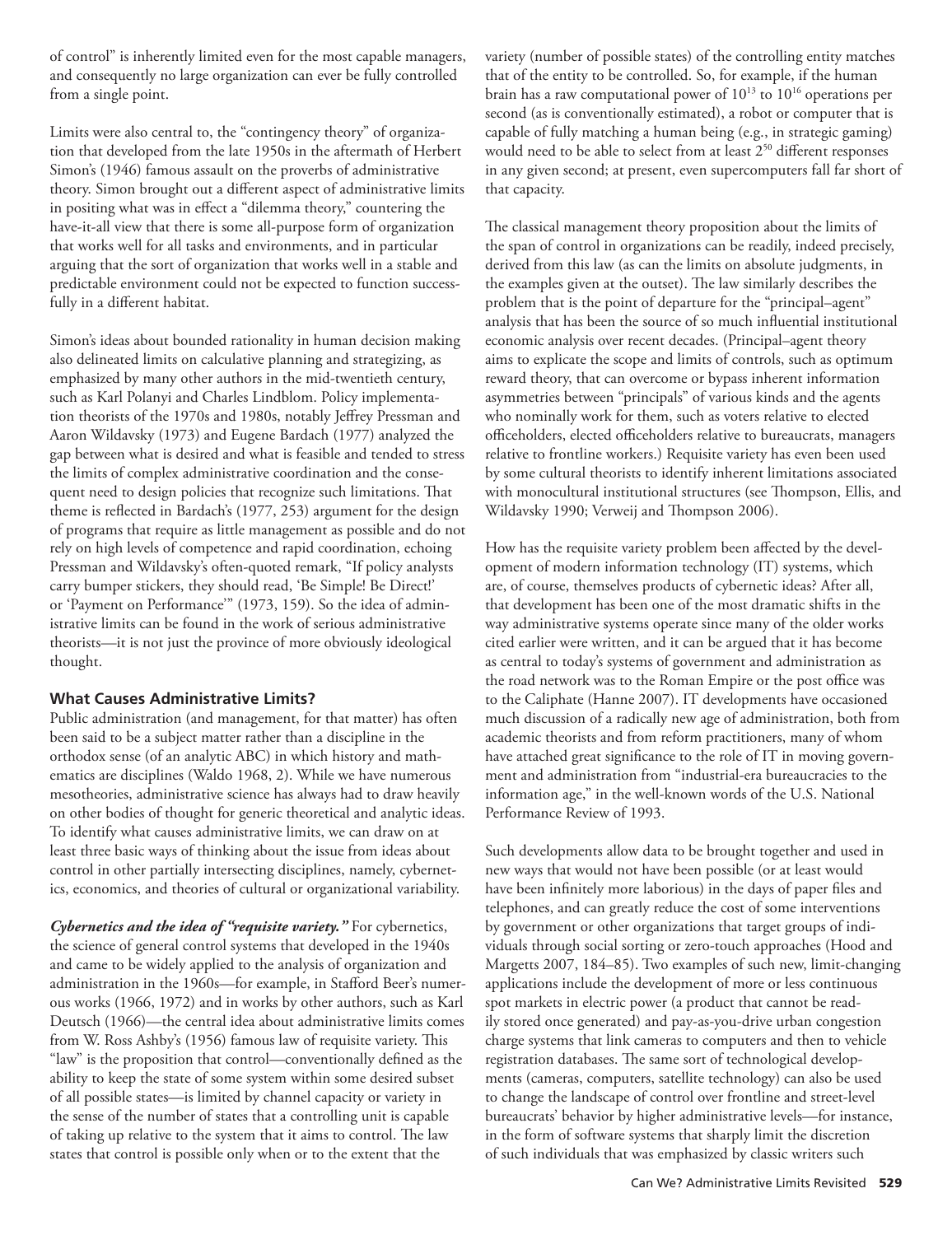as Herbert Kaufmann in *The Forest Ranger* (1960) and Michael Lipsky in *Street-Level Bureaucracy* (1980). This suggests that IT developments can sometimes give controllers access to greater informational variety relative to the systems they are trying to control.

Digital technology, the big development of the past generation, thus appears to have some significant limit-breaking capacity in admin-

istration. But that does not mean the new information state is free of administrative limits altogether—only that the limits are different. After all, even a digital state must work through the medium of natural as well as machine language, and the inherent limits of specificity in human language (which have so fascinated philosophers and psycholinguists since the days of Jeremy Bentham) mean that the categorization and rule specification on which administration necessarily depends will remain subject to those limits. Nor will the requisite variety problem disappear as long as those who enter and process data cannot be fully monitored by central system controllers, however elaborately they may try to check for data fabrication or gaming.

Further, the development and troubled history of many mega-IT projects in government has been a clear case of a *lack* of requisite variety, as between those who commission such developments and the corporations and engineers who supply the systems (see Dunleavy et al. 2006; Margetts 1999). And as the development of computer viruses and other "malware" has demonstrated, the weapons of the digital state can be turned against it to dramatic effect by hackers, saboteurs, and other cybercriminals (Hofmann 2010). Finally, the digital state depends on power supply in two senses: the literal one, referring to sources of electricity (without which all of its computers and cell phones would be just so much junk), and the broader one, referring to a physical presence to track down and deal with noncompliance and to operate in real as opposed to virtual mode when the latter does not secure compliance. We certainly should not discount the changes that digital-era government can make in the limits of administration. But those changes do not necessarily alter the less technical kinds of administrative limits noted at the outset. Even for those more technical limits, the dramatic alteration that the digital era brings to some of the production possibilities (such as joining up back-office functions) is accompanied by new limits imposed by the cost, effort, and time needed to make structural changes in complex information systems (e.g., tax and benefit systems).

*Economics and the idea of variable or diminishing returns.* As noted earlier, economics has become ever more preoccupied with administration and organization since the days, not much more than half a century ago, when it was conventional to treat the firm as if it were a single individual and when concern with organizations and bureaucracies more broadly was confined to a few individuals on the fringe of the discipline as it was then conceived. Much of the development of institutional economics since that time has come from the boom in principal–agent analysis, which stems from the requisite variety problem noted earlier. The development of transaction-cost analysis has been concerned with exploring the

Digital technology, the big development of the past generation . . . appears to have some significant limit-breaking capacity in administration. But that does not mean that the new information state is free of administrative limits altogether—only that the limits are different.

implications for organization and administration of relaxing the once- conventional assumption in economics that transactions are costless, assuming away the administration problem (see, e.g., Horn 1995). Economic ideas about institutions and credible commitments (Levy and Spiller 1996; North 1993) represent another way of thinking about some of the limitations of state administration and how they can be circumvented.

> But arguably the most central, distinctive, and traditional proposition about administrative limits that comes out of economics is the idea of diminishing or variable returns to effort and investment. This commonly invoked idea, encountered by every Economics 101 student, is conventionally traced back to David Ricardo's "law of diminishing returns" in his 1815 *Essay on the Influence of a Low Price of Corn on the Profits of Stock*, which states that additional units added to any factor of production (when the others are kept constant) will produce increases in overall output that eventually diminish to the point at which

overall output starts to fall. The more general point is that the return or utility gained from adding units of consumption, investment, or effort often will not be linear, and indeed typically will tend to decline as additional units are added.

The idea of variable and diminishing returns is also an idea of central importance for analyzing the limits of administration. In some conditions, there can be increasing returns from investment or effort—for example, when demonstration or multiplier effects operate or when moving up a scale of effort or investment can cross a critical mass threshold to overcome limitations of small scale. That is what is behind ideas about troop surges in military campaigns, saturation policing in public order control, or organizational amalgamations to pool resources for greater impact in domains such as drug control or workplace safety. But diminishing returns commonly attend administrative efforts, too, particularly in securing compliance or behavior change. Light-touch "nudge" type initiatives often produce far less than 100 percent compliance, and moving beyond that point usually requires the deployment of heavier-duty (and typically scarce) resources. The idea of diminishing returns can help us to pinpoint why the kind of administrative project or policy for which the last 5 percent or 10 percent of compliance is vital to success is often so difficult to achieve without major negative side effects (see, e.g., Breyer 1993).

If cybernetic ideas have been reflected in the development of IT systems that have transformed government and administration over the last 30 years, economic ideas have been important, too. Indeed, another of the big changes over that period has been the growth of the so-called New Public Management. That movement has been variously described by its numerous exponents, advocates, and detractors, but it is often seen as placing increased emphasis on ideas from economics and business management. Among the economic ideas commonly associated with the movement are pay-for-performance systems in the public sector, market testing and competitive contracting in place of permanent bureaucratic provision, and attempts to produce partial substitutes for competitive markets,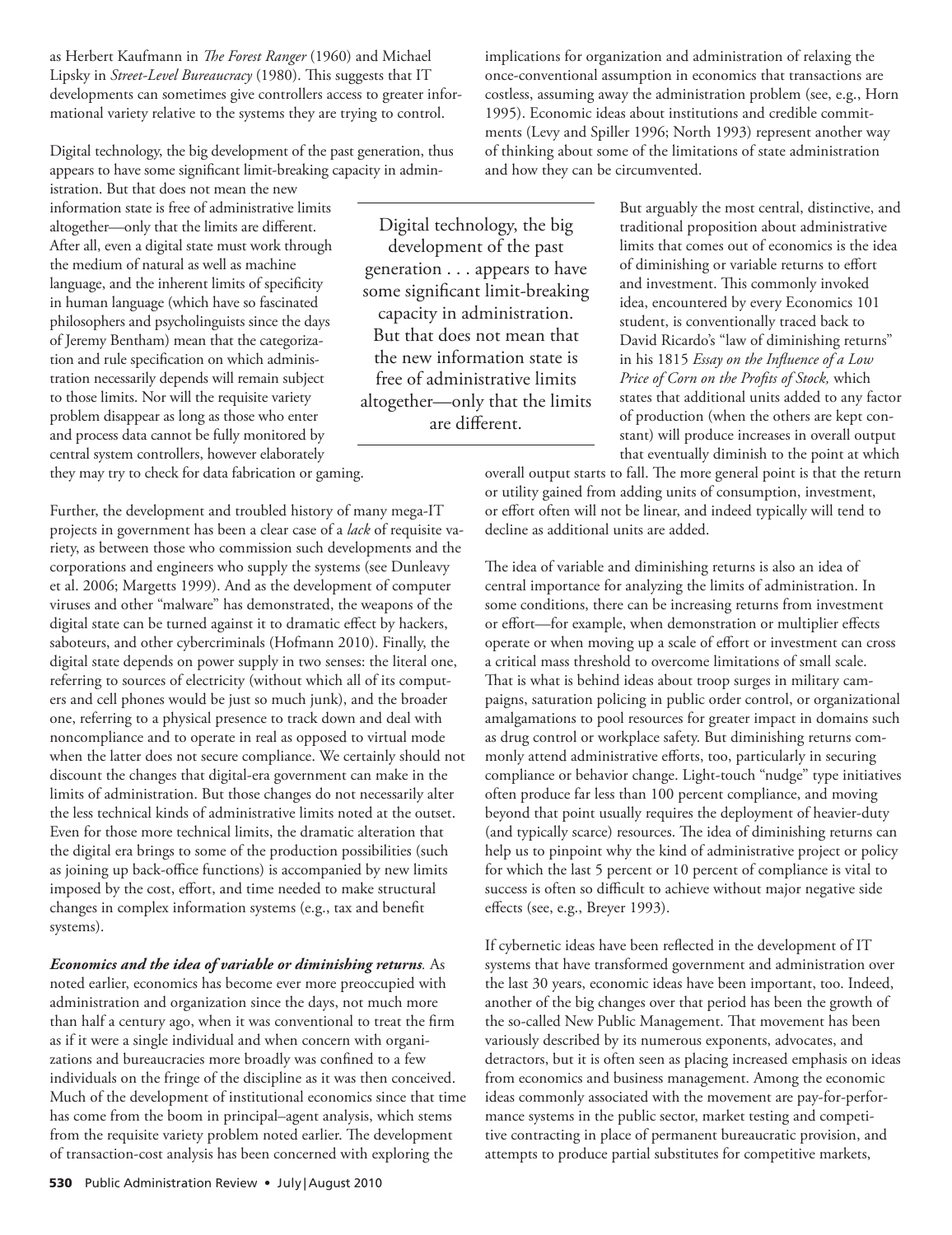such as tournament competitions through rankings or league tables, voucher systems, and "quasi-markets."

Such changes have been much discussed in the extensive literature on New Public Management changes over the past few decades. But while those changes may in some cases push out the productionpossibility frontier for public services (evidence is patchy at best), they do not remove that frontier or eliminate the phenomenon of diminishing returns. Indeed, the logic of the diminishing returns approach implies a need for a clearer recognition of administrative limits and an avoidance of too many measures that depend for their success on that last 5 percent—or even 20 percent—of compliance or behavior change.

*Sociocultural analysis and the idea of social contingency.* A rather different perspective on administrative limits can be drawn from ideas about administrative or corporate culture or ways of life in sociology and anthropology. After all, culture in the sense of shared attitudes and beliefs about how to behave or how to see the world has long been viewed in social science as one of the primary regulators of human behavior. Thus, it is not surprising that it has been a central feature of much management, administrative, and political theory from the outset (for example, in the work of Mayo 1949 and Crozier 1964) and continues to be so.

The ideas of contingency theory in administrative science, and broader, more general ideas about different and conflicting worldviews or ways of life in society, offer a perspective on the limits of administration different from the two mentioned earlier. Contingency theory developed as a major field of analysis in administrative science during the 1960s and 1970s. It was a key part of the response to Herbert Simon's call for more systematic research to resolve the apparent contradictions in the precepts of older management science, and it resulted in extensive attempts to measure different dimensions of organizational structures against measures of the environment and technology (see, e.g., Hall 1972).

The term "contingency theory" is hardly used today. Part of the reason for that seems to be that, beginning in the 1980s, rational choice–style analysis became more prominent in organizational theory relative to the sociological tradition from which the 1960s and 1970s contingency theory researchers had come. The disappearance of the term may also be attributable to changes in terminology, as organizational variability analysis came to be used under different headings, such as high-reliability theory and Henry Mintzberg's (1993) famous "structure in fives" approach to management, which drew from contingency theory but did not use the term. Another reason may be the overshadowing of the industrial-sociology approach of the early contingency theorists by broader analyses of varying and conflicting "ways of life" in social organization. An influential source of such broader analysis began its modern existence in the work of the anthropologist Mary Douglas. Douglas linked Émile Durkheim's sociological analysis (particularly his classic early twentieth-century analysis of fundamentally different forms of religious life; see Durkheim [1912] 1995) to detailed studies of colonial-era anthropology in order to produce a new analysis of cultural variety and conflict. She argued that by combining two fundamental dimensions of social organization, we can identify four basic and fairly universal ways of life—belief systems linked to forms of social

organization—that exist in tension or in conflict with one another and have different strengths and weaknesses.

Since Douglas's original exposition of her "grid-group theory," way of life analysis has burgeoned across the social sciences, including administrative and policy studies, where it was enthusiastically adopted by the late Aaron Wildavsky and several of his collaborators (e.g., Webber and Wildavsky 1986; Wildavsky and Swedlow 1991). It has been applied to many problems and contexts and has also undergone various refinements, modifications, and challenges. For instance, Marco Verweij and Michael Thompson (2006) argued that organizational arrangements that combine different ways of life (which they term "clumsy institutions") can outperform monocultural arrangements. More radically, Mike Pepperday (2009) argued that the four basic "ways of life" identified by grid-group theory are universal in that they can be readily derived from social dimensions other than grid and group, and that there must logically be three rather than two underlying dimensions to produce those four basic types.

Such analyses aim to pinpoint the limits of any single organizational design or way of life and to show that what works well for some purposes or some social contexts will not work equally well for other purposes or contexts. Of course, this basic idea is far from new— after all, Kenneth Burke long ago remarked that "people may be unfitted by being fit in an unfit fitness" (1984, 10). But its elaboration has been a notable feature of recent decades, and it elucidates some of the basic trade-offs or dilemmas of administrative design.

Thus, for way of life theory, each of the basic types—hierarchism, egalitarianism, individualism, and fatalism, as they are commonly called, although there are variations in terminology—has its built-in limitations that are the obverse of its strengths when it is used as a basis of organization. The hierarchist way offers orderly structures and the decision capacity that goes along with an emphasis on the line-of-command approach. But it is correspondingly vulnerable to failures stemming from misplaced trust in authority and expertise, which often lie at the heart of big project fiascos, such as the so-called Concorde fallacy of dealing with a problematic project by committing ever more resources to it (Dawkins and Brockmann 1980). The egalitarian way can be conducive to general buy-in by organizational members and maximum openness to everyone's views, but it is correspondingly vulnerable to the sorts of failures that stem from the inability to control feuding, break deadlocks, or deal with opportunistic free-riding. The individualist way offers free rein to the individual creativity and entrepreneurship that can be stifled by hierarchist or egalitarian forms of organization, but it is correspondingly vulnerable to the sort of collapse that comes from tragedy of the commons failures or systemic risk stemming from lack of collective response capacity. The fatalist way (to the extent that it is applicable to the conscious design of organization and administration) can offer defenses against corruption, traditionally the central problem of public administration, because it works against the development of mutual trust within corrupt cliques that is a prerequisite for most forms of systemic corruption. But it is correspondingly vulnerable to failures stemming from inertia and passivity in the face of major threats or opportunities (see Hood 1998, 28ff).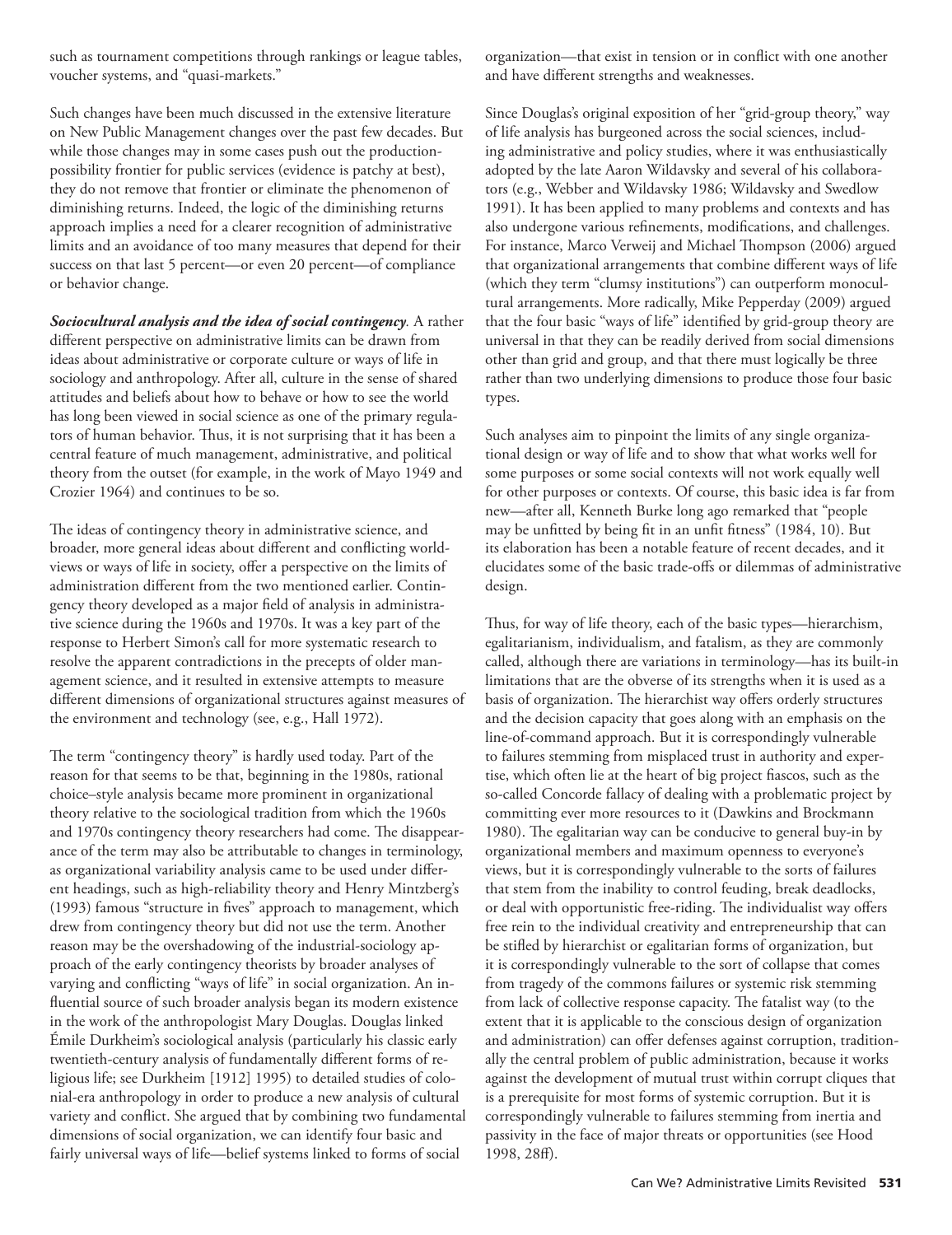The implication of such analysis is that there is no cost-free design for organizational and institutional arrangements, and that each of the main forms available has an Achilles heel that goes along with the advantages it has to offer. Compared with the first two approaches, it is harder to identify clear-cut developments over the past 30 years that have aimed to change the limits identified by this sort of analysis. It is true that the "corporate culture" movement of the 1980s—epitomized by Thomas Peters and Robert Waterman's controversial *In Search of Excellence* (1982), which sold 3 million copies in its first four years—arguably encouraged managers and organizational designers to take culture seriously, and some cultural theorists have called for a deliberate mixing of ways of life into organizational design. But the extent to which culture is "engineer-

able" seems to be limited, and the logic of way of life analysis suggests that, at the margin, the different ways of life are incompatible, such that the advantages of one can only be obtained by giving up the advantages of the others.

# Further, it could be argued that there are a

number of significant administrative limits that are constituted by the incompatibilities of conflicting administrative desiderata or values (see Hood and Jackson 1991, 12-14), which may loosely reflect the concerns of different ways of life and are often institutionalized into different domains-for example, when the values of flexibility and pragmatism run up against "due process" values, as in procurement, land use, or regulation, so that one set of values acts as a limit for the achievement of others. That sort of conflict is often involved in the idea of "wicked problems," as formulated by Horst Rittel and Melvin Webber (1973) and later developed by many others, where there is no definitive formulation and conflicting worldviews prevail. For Andrew Dunsire (1978, 227), such value conflicts are the only way that bureaucracies can be effectively controlled—but the opposite side of that coin is a form of administrative limit.

Summary. These three types of analysis do not, of course, exhaust the possible generic sources from which we can reason about administrative limits and their causes, and it is debatable whether these three are the most important ones, but all of them merit some attention. Moreover, each of these three types also points us toward rather different types of limits. The law of requisite variety that is the central idea of cybernetic theory is, in a sense, an absolute limit, like the law of gravity. We cannot escape from it—we can only work around it in various ways.

On the other hand, the notion of variable or diminishing returns that comes from economics is not an absolute limit in that sense, but rather identifies nonlinearities in the relationship between effort or investment and reward. Governments and administrators can, in principle, ignore diminishing returns and go on pursuing goals such as securing extra compliance by posting police officers, tax collectors, or security guards at every street corner, and indeed, that happens when the stakes are high enough. But if compliance is problematic and resources are finite, that option cannot be pursued for every administrative goal.

Contingency or way of life analysis points to a third kind of limit, namely, dilemmas—the situation, common in medical and other

forms of science, in which alternative designs, values, or courses of action have opposite patterns of strength and weakness but cannot readily be combined, running against the search for "have-it-all" solutions that political reformers are always looking for. After all, as noted earlier, value or domain conflicts are often central to limiting administration. Creative mixes may be possible sometimes, but as the hapless melon farmers in Gustave Flaubert's novel *Bouvard et Pécuchet* (1910) discovered when they inadvertently mixed up tomatoes and different sorts of melons, not all hybrids are successful.

So what kinds of limits we find where is likely to remain a central and contested issue in administrative analysis. For instance, the

 . . . what kinds of limits we find where is likely to remain a central and contested issue in administrative analysis.

 debate about the scope and limits of the "high- reliability organization" turns precisely on whether we should think of administrative limits as universals (as Charles Perrow's influential 1984 argument about "normal accidents" suggested) or as dilemmas. Thompson's (1975) response to the New Public Administration ideas of the 1970s, noted earlier, also

turns on whether limits on bureaucratic capacity are to be seen as absolutes, nonlinearities, or dilemmas. And more recent debates about using technological fixes versus human behavioral change also turn on whether the limits on the latter are absolutes, nonlinearities or dilemmas.

#### **Limits of Administration: A Limiting Perspective?**

Is it, in fact, limiting to focus on the limits of administration? It might seem a thoroughly wet-blanket, glass-half-empty, party-pooping line of thinking that goes against more upbeat, accentuatingthe-positive approaches to administration. It is perhaps redolent of the old joke about the British civil service being an organization programmed to produce "a problem for every solution." Does that sort of focus risk turning the study of administration into a new "dismal science," as economics used to be labeled, at least before the creation of so-called hedonomics?

There are several possible answers to that question. First, it follows from the analysis described earlier that, while the law of requisite variety implies real and absolute limits of control, that is not necessarily the critical or most constraining limit for many types of policy problems. Moreover, many administrative limits are not fixed for all time, nor are they the same in all social contexts (Thompson 1975, 93–94, made exactly this point at the conclusion of *Without Sympathy or Enthusiasm*).

For example, the administrative limits of taxable capacity (the basis on which most public administration rests) vary with economic structure and other social conditions that determine how "canalizable" or readily appropriable key economic transactions are. A case in point is the invention of the steam pump, which effectively killed salt taxation (once a fiscal staple) in England during the nineteenth century because, thereafter, salt could be produced cheaply anywhere, not just in the "spas" or brine springs to which it had hitherto been confined (see Hughes 1934). The development of betting over the Internet in the 1990s likewise destroyed the effective basis of taxes on racecourse betting that had previously been practicable to collect.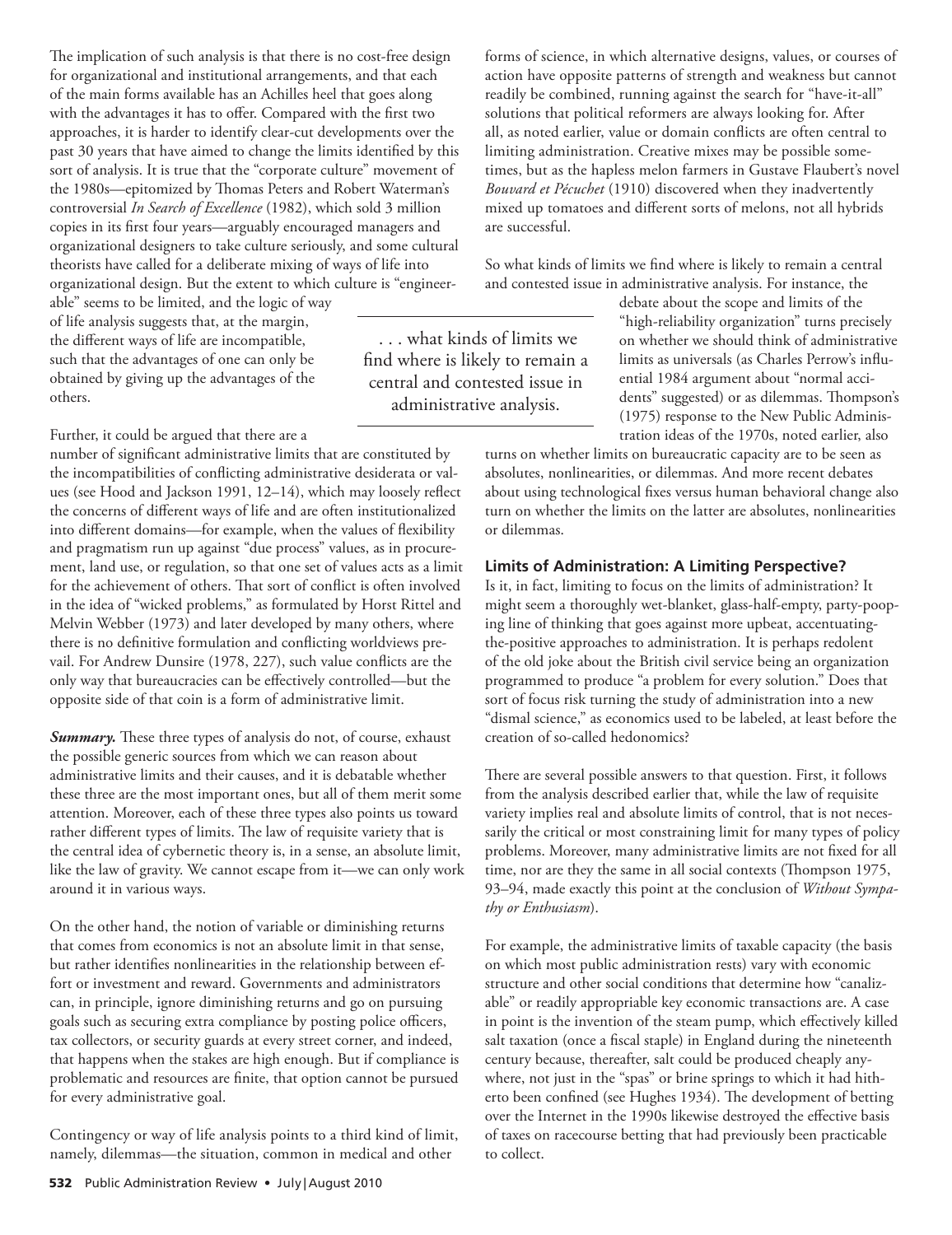But social developments can go in the other direction, too, creating the administrative basis for new or more effective taxes. Indeed, during the twentieth century, a set of interrelated social changes made taxes far easier for governments to collect—namely, a widespread move from peasant farming to urban societies with largely monetized economies and, more specifically, the growth of big employing, producing, and retail organizations with internal control systems that readily lent themselves to acting as conduits for at-source income or sales taxation, plus economies based on the internal combustion engine and therefore on oil that was readily

taxable as it moved from the point of extraction to the point of consumption through ports or pipelines (see Hood 2003).

Of course, those twentieth-century developments that were so favorable to the growth of the "tax state" may not be reproduced in the societies of the information age, potentially changing the administrative limits of taxable capacity. It remains to be seen whether Internet providers could be the fiscal equiva-

lent of the oil companies for the twenty-first century, and whether effective digital-age equivalents of stamp taxes, the great Dutch fiscal invention of the seventeenth century (De Vries and Van der Woude 1997), can be devised. It remains to be seen, too, whether the much-discussed development of low-cost personal genomic testing will prove to be a more secure way of establishing identity than current methods, given the importance of identity to most administrative processes.

A second response to the charge that a focus on administrative limits implies an excessively negative "no we can't" perspective is that there can be heuristic and theoretical advantages to conceiving what the world would be like without administrative limits, as in the literature on utopias and just as economic analysis can fruitfully draw on the concept of perfect competition or physics uses the concept of a perfect vacuum as a means of describing any given vacuum. That is not because limitless administrative capacity is ever likely to be a realistic description of what the world is actually like, any more than is perfect competition in economics or a perfect vacuum in the physical world, except in vanishingly rare conditions. It is because such an analysis can help us pinpoint what or how much difference it makes when administration is less than perfect in specific ways, as safety engineers do when they apply fault tree analysis to complex systems.

If we apply that kind of analysis to the sorts of issues set out at the start of this essay—for instance, about ways of handling cybercrime, genetic safety, and climate change, not to mention the financial collapses of the late 2000s—we may find that the balance among absolute limits of the requisite variety kind, nonlinearities of the diminishing returns kind, and dilemmas or value conflicts of the kind represented by way of life theory varies from case to case or from one domain to another.

Of course, many of those kinds of administrative limits are currently beyond the reach of precise measurement and prediction. But that does not mean they do not exist. Indeed, perhaps we need more precise thinking about just what would need to be known for

 . . . regardless of whether we can measure them, it is still important to be able to identify different types of administrative limits and to explore how their relative importance varies under different circumstances.

those different kinds of limits to be measurable, in the same way that some of the great nineteenth-century physicists such as Pierre-Simon Laplace and James Clerk Maxwell were able to specify the knowledge that would need to be possessed by an entity capable of measuring items that were of key significance to propositions in theoretical physics in their day (notably, what would have to be known to reveal all past and future cosmic events in the first case, and to disprove the second law of thermodynamics in the second case).

Of course there are limits to administrative analysis as well as the

activity of administration. But regardless of whether we can measure them, it is still important to be able to identify different types of administrative limits and to explore how their relative importance varies under different circumstances. Limits or constraints should be as central to administrative science as they are to other sciences, because limits and opportunities are opposite sides of the same coin (Hood 1976, 206) and because limits become most interesting when we start to push up against

them. And it should be a central task of administrative science to show how and why such limits vary.

#### **Acknowledgments**

I am sincerely grateful to Eugene Bardach, Geert Bouckaert, Ruth Dixon, Grant Jordan, Per Lægreid, Martin Lodge, Michael Moran, Ed Page, Alasdair Roberts, and Fred Thompson for their valuable and perceptive comments on a previous draft of this paper.

#### **References**

Ashby, W. Ross. 1956. *An Introduction to Cybernetics.* London: Chapman and Hall.

- Bardach, Eugene. 1977. *The Implementation Game: What Happens after a Bill Becomes a Law.* Cambridge, MA: MIT Press.
- Beer, Stafford. 1966. *Decision and Control: The Meaning of Operational Research and Management Cybernetics.* London: Wiley.
	- $-$ . 1972. *Brain of the Firm: The Managerial Cybernetics of Organization.* London: Penguin.

Breyer, Stephen G. 1993. *Breaking the Vicious Circle: Toward Effective Risk Regulation*. Cambridge, MA: Harvard University Press.

- Burke, Kenneth. 1984. *Permanence and Change: An Anatomy of Purpose.* 3rd ed. Berkeley: University of California Press.
- Crozier, Michel. 1964. *The Bureaucratic Phenomenon*. London: Tavistock.

Dawkins, Richard, and H. Jane Brockmann. 1980. Do Digger Wasps Commit the Concorde Fallacy? *Animal Behaviour* 28(3): 892–96.

- De Vries, Jan, and Ad van der Woude. 1997. The First Modern Economy: Success, Fail*ure, and Perseverance of the Ditch Economy, 1500–1815.* Cambridge: Cambridge University Press.
- Dell'Anno, Roberto, and Friedrich Schneider. 2003. The Shadow Economy of Italy and Other OECD Countries: What Do We Know? *Journal of Public Finance and Public Choice* 21(2–3): 97–120.
- Deutsch, Karl. 1966. *The Nerves of Government: Models of Political Communication and Control.* 2nd ed. New York: Free Press.
- Douglas, Mary. 1982. Cultural Bias. In *In the Active Voice,* by Mary Douglas, 183–254. London: Routledge.
- Dunleavy, Patrick J., Helen Margetts, Simon Bastow, and Jane Tinkler. 2006. *Digital Era Governance: IT Corporations, the State, and E-Government.* Oxford: Oxford University Press.

Dunsire, Andrew. 1978. *Control in a Bureaucracy.* Oxford: St. Martin's Press.